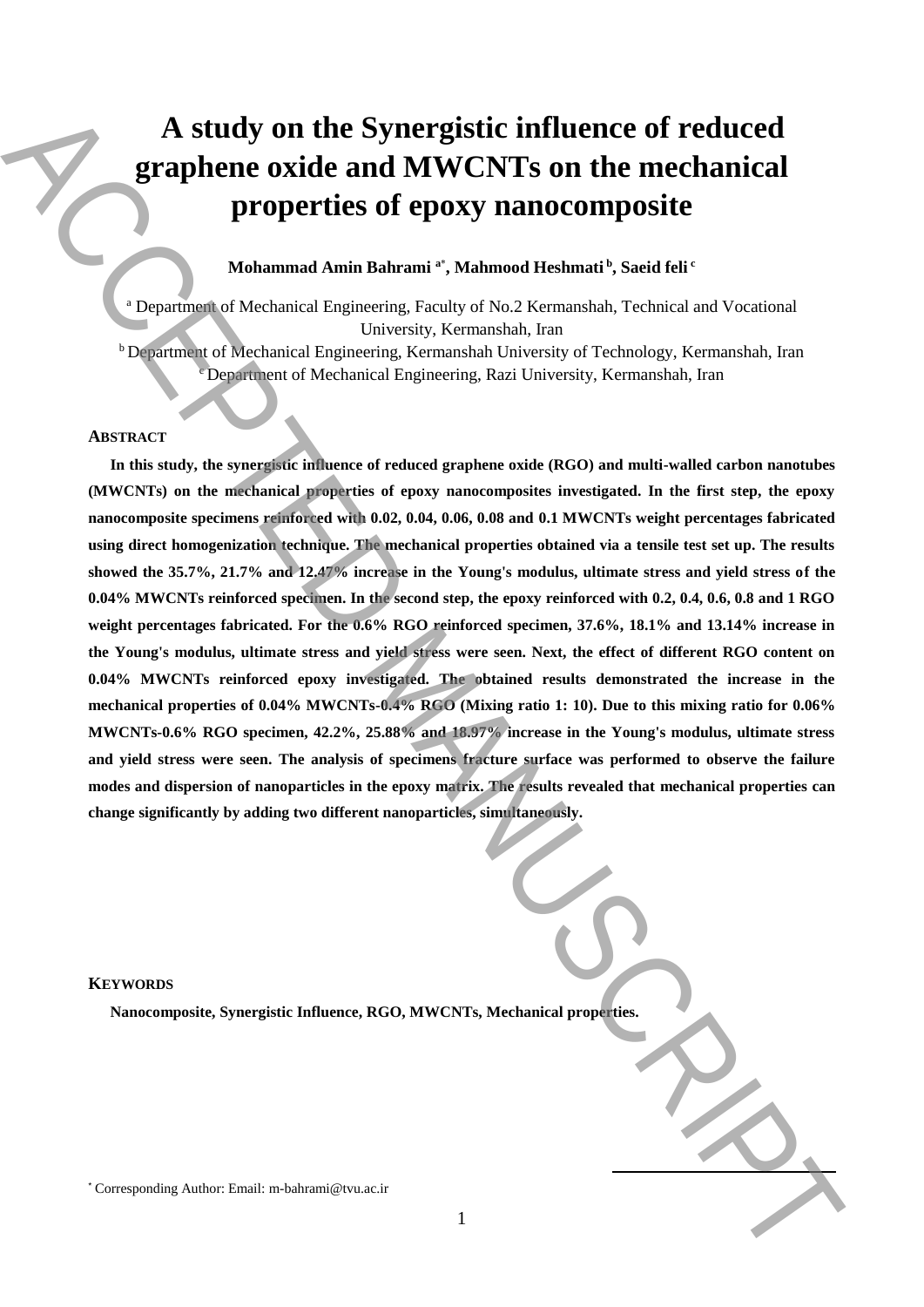## **1. Introduction**

Addition of nanoparticles to polymer composites improves their mechanical properties, significantly. Nanotubes and graphene plates are best candidates for this purpose, because of their availability, high strength and flexibility. Many studies have been done on the mechanical properties of nanocomposites [1].

Epoxy resins as a thermoset polymers have different applications in many industries [2]. Thermal, electrical and mechanical characteristics of epoxies can improve by adding nanofillers. Previous studies demonstrate that the simultaneous using of MWCNTs and graphene derivatives leads to uniform distribution of MWCNTs and higher mechanical properties of nanocomposites [1, 3-5].

In the present study, the synergistic influence of MWCNTs and reduced graphene oxide (RGO) on the mechanical properties of epoxy thermoset resins is investigated.

## **2. Experimental**

#### *2.1. Materials*

RGO with dimensions between 1 to 10 microns, thick 0.8 to 2 nm and purity of more than 98.8% and MWCNTs with an average length of 10 microns, average outer diameter of 25 nm and purity of more than 98.8% are purchased from United Nanotech Co. CY219 epoxy resin and HY5161 hardener with 2:1 mixing ratio provided from Hanstman company.

#### *2.2. Preparation of nanocomposite specimens*

Direct mixing method have been used to prepare nanocomposites [6]. Tensile tests were performed by using a SANTAM universal tensile tester. Scanning electron microscope (SEM) is used to investigate the failure surface of the specimens.

#### **3. Results and discussion**

Figure. 1a shows the tensile test results of epoxy/ MWCNTs nanocomposite specimens for weight percentages 0.02, 0.04, 0.06, 0.08 and 0.1 MWCNTs and Figure. 1b is for epoxy/RGO nanocomposite with percentages Weights of 0.2, 0.4, 0.6, 0.8 and 1 of RGO. The maximum increase in Young modulus, ultimate stress and yield stress is related to nanocomposites with 0.04% of MWCNTs and is about 35.7%, 21.7% and 12.47%, respectively. From Figure. 1b, it is found that the maximum increase in Young modulus, ultimate stress and yield stress related to epoxy/0.6%RGO and is about 37.6%, 18.1% and 13.14%, respectively.



**Figure. 1 Strain-stress curve for a) Nanocomposites with different wt% of MWCNTs b) Nanocomposites with different wt% of RGO**



**Figure. 2 Mechanical properties of nanocomposite with different wt% of RGO and 0.04% of MWCNTs.**

Figure. 2 shows the synergistic effect of 0.04% MWCNTs and 0.2, 0.4, 0.6, 0.8 and 1 weight percentages of RGO. Young modulus, ultimate stress